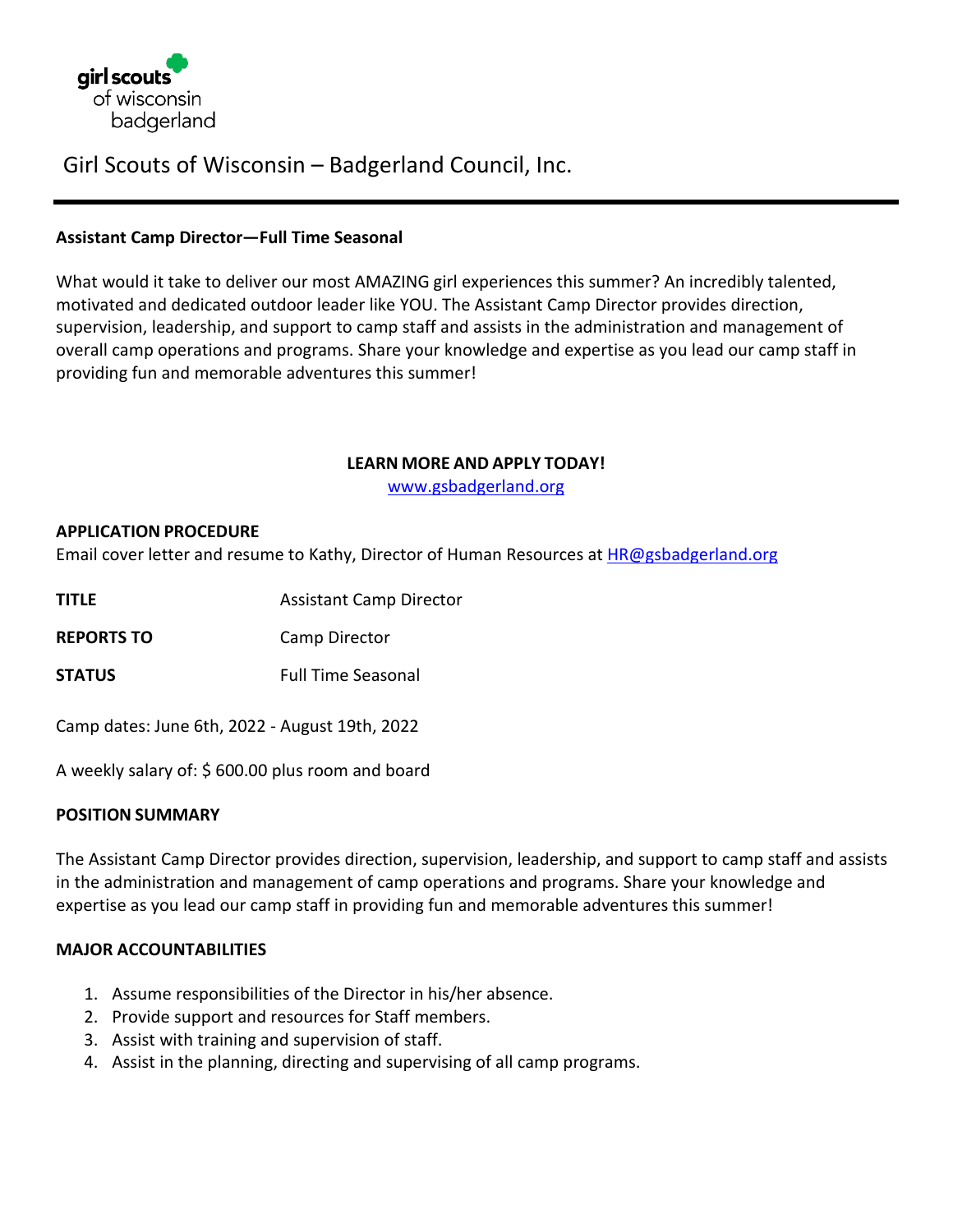

# **KEY RESPONSIBILITIES**

- 1. Assist with development, implementation, and evaluation of staff training.
- 2. Ensure staff morale by monitoring that individual needs are met (rest, time off), and by coordinating group recreational activities with administrative staff.
- 3. Provide programming and supervisory resources and support for administrative and other staff members, as needed.
- 4. Evaluate the need for, prepare, and conduct in-service staff trainings throughout the summer.
- 5. Interpret, enforce and teach state, American Camp Association, and Girl Scouts *Safety Activity Checkpoints* and standards.
- 6. Implement and monitor that all health, safety and program standards are being met.
- 7. Update materials for ACA Accreditation compliance, ensure standards are being met throughout the summer, and assist with any potential visits.
- 8. Interpret the Girl Scout Leadership Experience, and guide staff in putting it into practice.
- 9. Comprehend, monitor and be willing to initiate crisis management plan and overall safety, including emergency procedures.
- 10. Prepare, review and submit records and requested reports on time.
- 11. Pull camper and parent surveys and develop follow up action with Director.
- 12. Respond to parent phone calls and emails.
- 13. Assist with opening, closing, and daily cleaning of Camp.
- 14. Assist the Camp Director in developing routines, schedules, procedures, and budgets, as necessary.
- 15. Other duties as assigned.

# **COMPETENCIES**

Leadership, Interpersonal Relations, Judgment and Decision Making, Team Building, Conflict Management, Problem Solving, Camper/Staff Responsiveness, Personal Integrity and Professional Conduct, Self-Management, Time Management, Adaptability, Oral Communication, Written Communication, Information Management, Organizational Knowledge, Networking, Parent/Volunteer Relations, Project Management, Creativity, Attention to Detail, Enthusiasm.

# **POSITION REQUIREMENTS:**

- 1. Experience in teaching, guiding and working with children.
- 2. Willingness to subscribe to the philosophy of the Girl Scout program and enroll as a Girl Scout member.
- 3. At least 25 years of age.
- 4. Minimum of two years of management experience.
- 5. Minimum of two years youth counselor experience.
- 6. Ability to schedule and supervise staff.
- 7. Ability to lift 40 lbs.
- 8. Understanding of the American Camp Association accreditation process. Direct experience preferred.
- 9. Ability to schedule, lead and supervise staff.
- 10. Ability to make decisions and act wisely and calmly in emergencies.